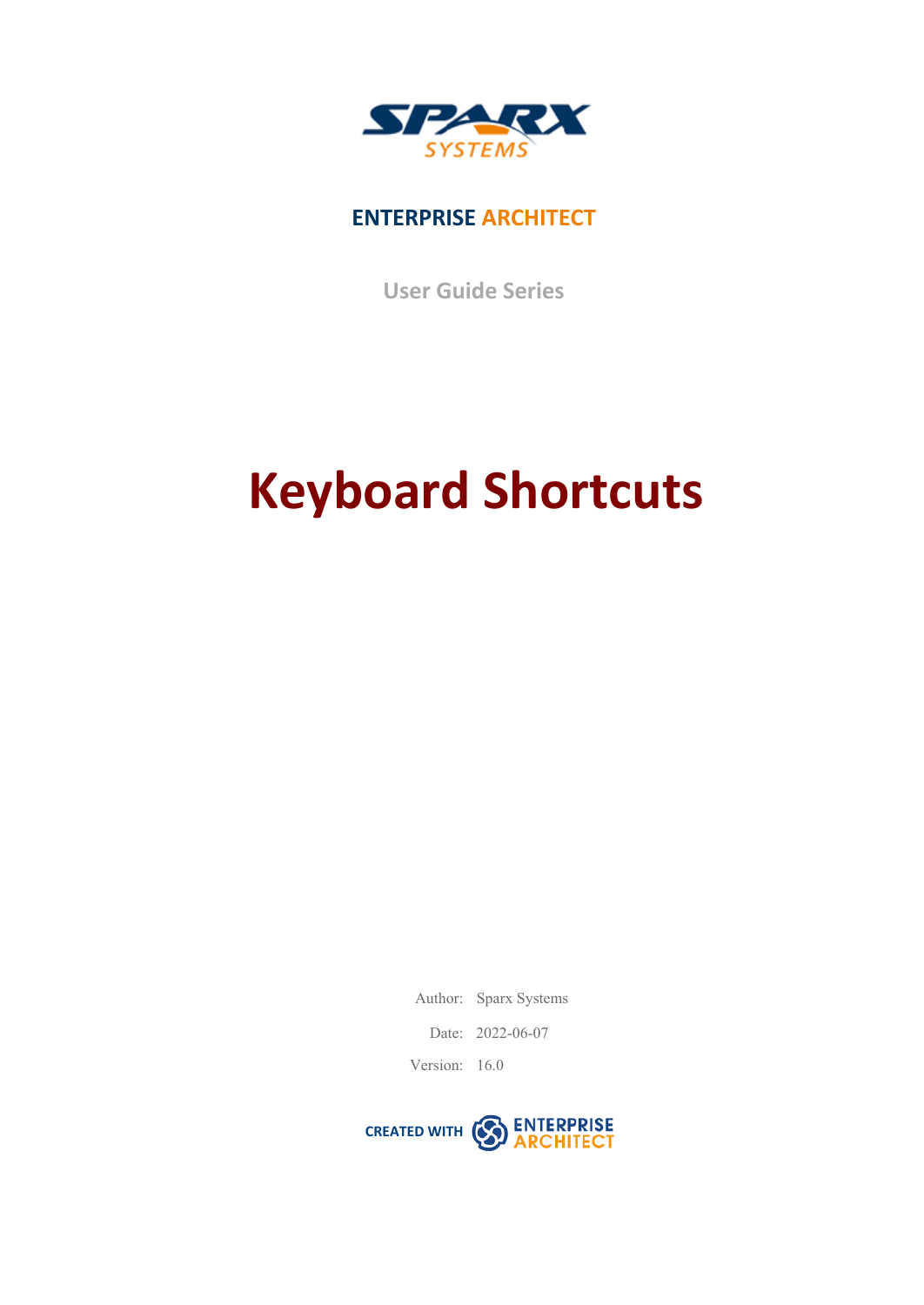# **Table of Contents**

| Keyboard                 |  |
|--------------------------|--|
| Keyboard-Mouse Shortcuts |  |
|                          |  |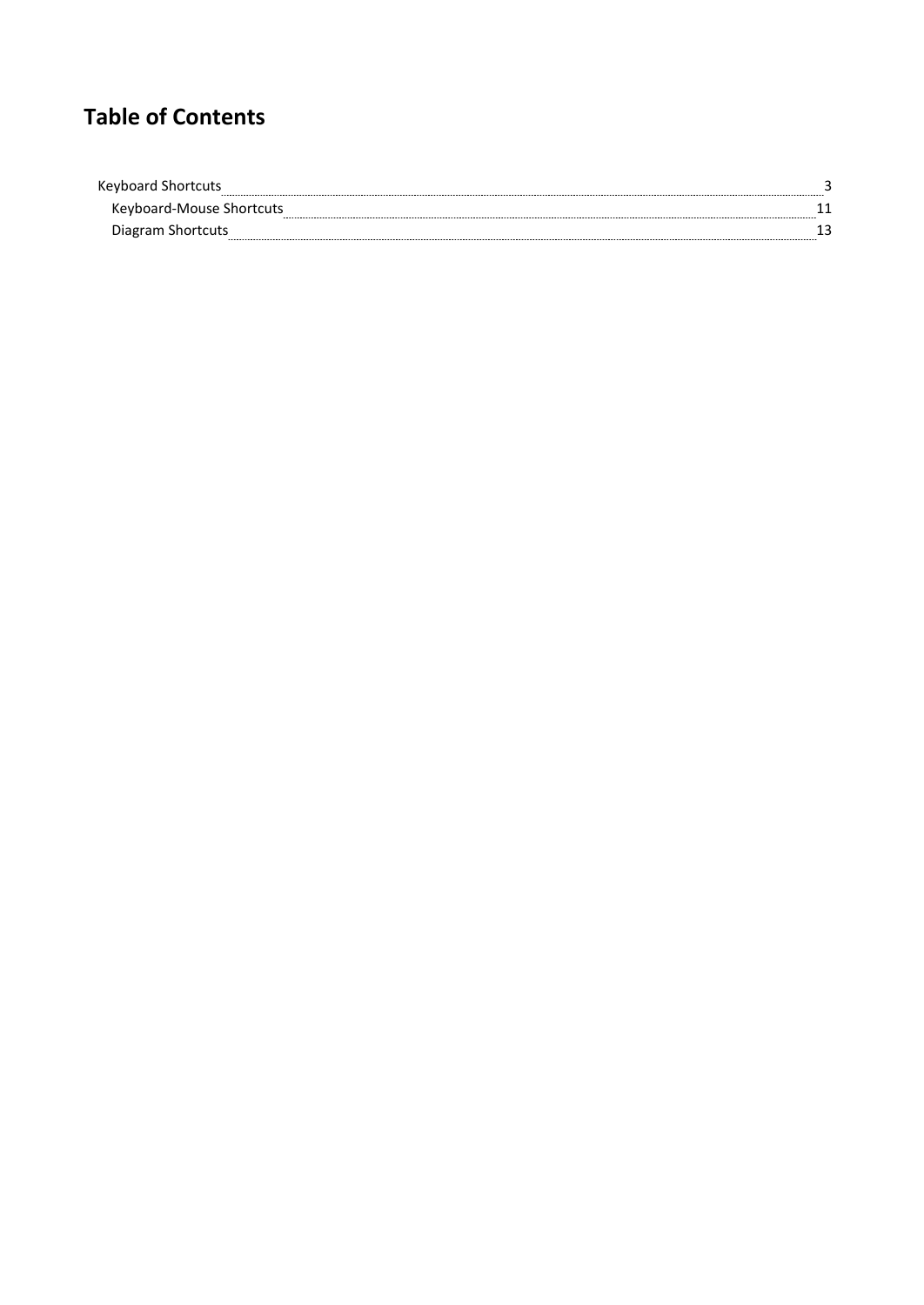# **Keyboard Shortcuts**

You can display the Enterprise Architect dialogs, windows and views, or initiate processes, using menu options and Toolbar icons. In many cases, you can also access these facilities by pressing individual keyboard keys orcombinations of keys, as shortcuts. The tables in this topic show the default keyboard shortcut for each of the functions. You can also display the key combinations on the 'Help Keyboard' dialog (the Keyboard Accelerator Map).

The shortcuts described here are operations on the model. When a diagram is open, you can use special quick-keys that make navigating and editing the diagram simple and fast.These quick-keys are described in the *Diagram Shortcuts* Help topic.

#### **Access**

| Start > Help > Help > Open Keyboard Accelerator Map<br>{1bbor |  |
|---------------------------------------------------------------|--|
|---------------------------------------------------------------|--|

#### **Notes**

- The 'Help Keyboard' dialog shows the functions that have shortcut keys; it does not list functions that have no shortcuts
- There are additional shortcuts using the keyboard and mouse in combination
- If necessary, you can change the keyboard shortcuts using the 'Keyboard' tab of the 'Customize' dialog

#### **Opening Projects**

| <b>Shortcut</b>      | <b>Operation</b>                                                                                                                                                                                                               |
|----------------------|--------------------------------------------------------------------------------------------------------------------------------------------------------------------------------------------------------------------------------|
| $Ctrl+N$             | Create an object of the same type as the current selection in the window or diagram.<br>Otherwise, the 'New Project' dialog displays through which you can create a new<br>Enterprise Architect (.qea, .eap or .feap) project. |
| $Ctrl + O$           | Open an Enterprise Architect project.                                                                                                                                                                                          |
| $Ctrl + Shift + F11$ | Reload the current project.                                                                                                                                                                                                    |

#### **Adding Objects to the Project**

| <b>Shortcut</b>    | <b>Operation</b>                                                                                  |
|--------------------|---------------------------------------------------------------------------------------------------|
| $Ctrl + Shift + M$ | Add a new model to the project, using the Model Wizard (Start Page 'Create from<br>Pattern' tab). |
| Ctrl+Insert        | Add a new diagram to a Package.                                                                   |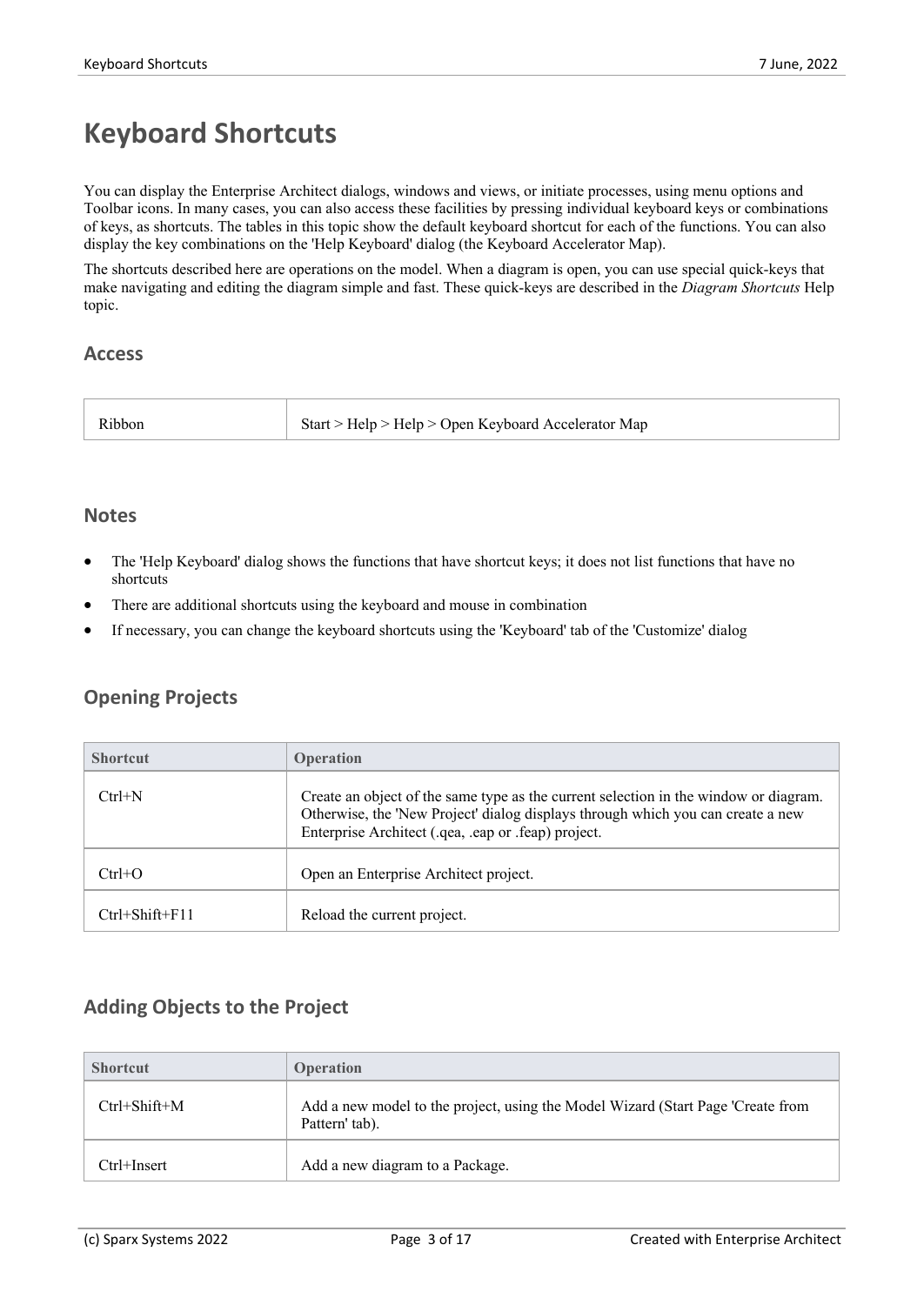| $Ctrl+M$                   | Add a new element to a Package.                                    |
|----------------------------|--------------------------------------------------------------------|
| $Shift+F3$ or $Ctrl+click$ | Create a new element of the same type as the last, on the diagram. |
| $Ctrl + Shift + F9$        | Add an attribute to an element.                                    |
| $Ctrl + Shift + F10$       | Add an operation to an element.                                    |
| $Ctrl + F11$               | Add other types of feature to an element.                          |
| Insert key                 | Insert a new feature after the current selection.                  |

# **Locating Information**

| <b>Shortcut</b>          | Operation                                                                                                                           |
|--------------------------|-------------------------------------------------------------------------------------------------------------------------------------|
| Ctrl+F, Ctrl+Alt+A       | Search for items in the project (search in the model).                                                                              |
| $Ctrl + Shift + F$       | Opens the Find in Files window at the 'Find File' tab, which you use as a File<br>System Explorer to quickly locate specific files. |
| $Ctrl + Shift + Alt + F$ | Search files for data names and structures.                                                                                         |
| $Alt+G$                  | Locate the selected element in the Browser window.                                                                                  |
| $Shift+Alt+G$            | Locate a selected object in the Browser window.                                                                                     |
| $Ctrl+Alt+G$             | Locates, in the Browser window, the classifier for an object or instance, or the call<br>operation for an Action element.           |
| $Ctrl+U$                 | Locate diagrams in which the element is used.                                                                                       |

#### **Copying and Pasting**

| $Ctrl + C$         | Copy text, or element ID for pasting an element on a diagram as a link.                                                                |
|--------------------|----------------------------------------------------------------------------------------------------------------------------------------|
| $Ctrl + Shift + C$ | Copy an element, multiple elements or a Package plus any underlying structure to<br>the clipboard for duplication in a target Package. |
| $Ctrl+X$           | Cut the selected text.                                                                                                                 |
| $Ctrl+V$           | Paste text.                                                                                                                            |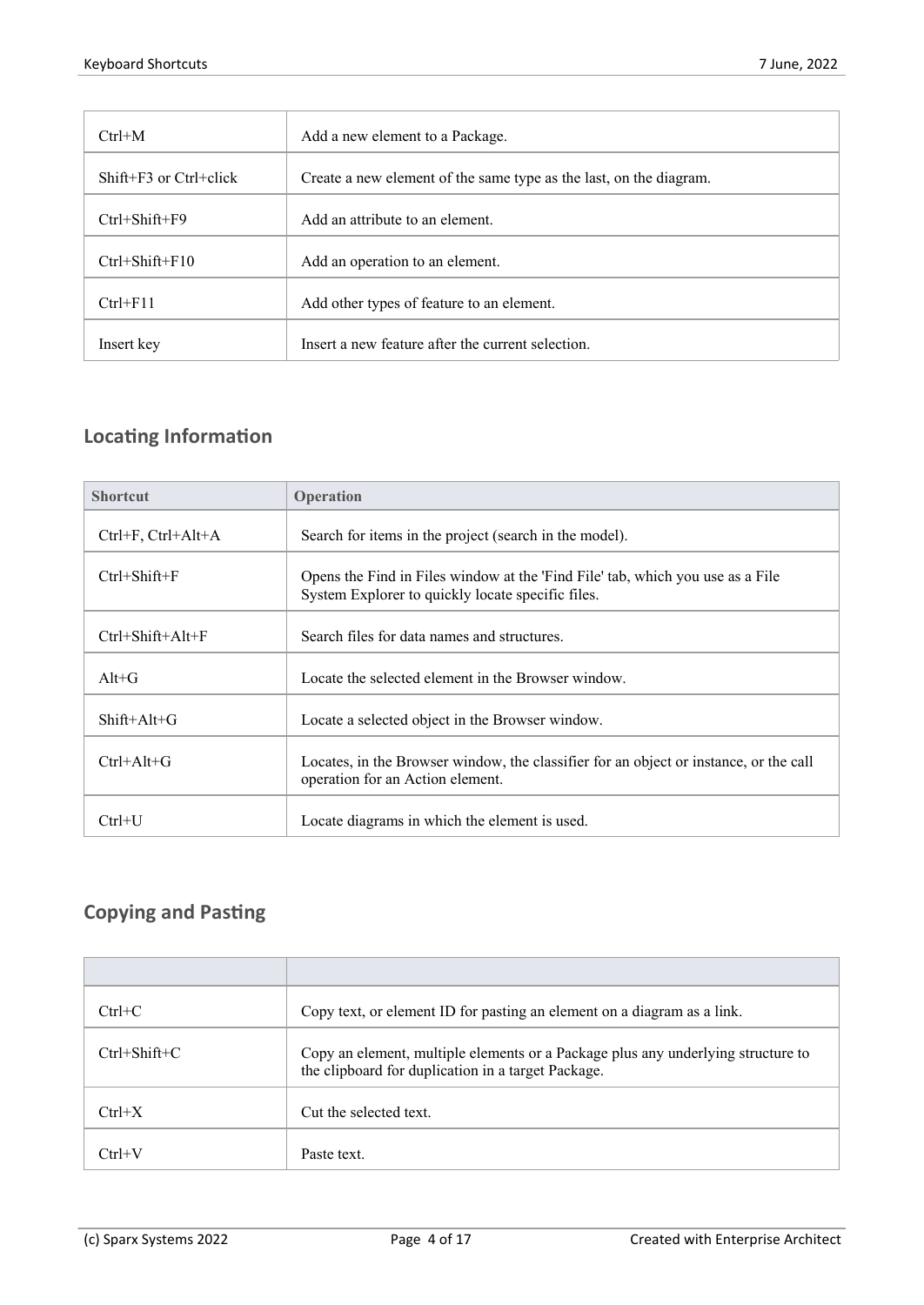## **Viewing Information in Windows**

| <b>Shortcut</b>      | Operation                                                                                                                                                                                                                     |
|----------------------|-------------------------------------------------------------------------------------------------------------------------------------------------------------------------------------------------------------------------------|
| $Alt+1$              | Displays the Design Quick Access window, which provides access to the windows<br>for locating, creating and working on objects on the model, including within<br>diagrams.                                                    |
| $Alt+2$              | Displays the Properties quick-access window, which provides access to the element<br>Properties, Features, and Responsibility windows and dialogs, and a number of<br>other tools for working on objects within an element.   |
| $Alt+3$              | Displays the Collaborate quick-access window, which provides access to the<br>Collaboration facilities such as Discussions, Reviews, Journal entries, personal<br>conversations and information concerning the overall model. |
| $Alt+4$              | Displays the Execute quick access panel, which provides access to the Simulation,<br>Source Code, Visual Analysis and Process Execution windows and tabs.                                                                     |
| $Alt+5$              | Displays the Construct quick-access panel, which gives access to tools for<br>managing resources, changes, testing and project metrics.                                                                                       |
| $Alt+6$              | Displays the Publish quick access panel, which provides access to facilities for<br>generating static and dynamic reports, exchanging models in part or entire, and<br>keeping the model data accurate and up to date.        |
| $Alt+7$              | Displays the Workspace quick access panel, which provides access to the defined<br>workspaces for Design and Construction, Software and Simulation and User<br>Layouts.                                                       |
| $Alt+8$              | Displays the Debug window.                                                                                                                                                                                                    |
| $Alt+9$              | Opens the Relationship Matrix.                                                                                                                                                                                                |
| $Alt+0$              | Displays the Feature Matrix for the currently-selected element.                                                                                                                                                               |
| Alt+Enter            | Displays the element 'Properties' dialog at the 'General' tab.                                                                                                                                                                |
| $Alt+$               | Moves focus to the Diagram View from a docked window.                                                                                                                                                                         |
| Ctrl+Space           | Displays the Quick Notes window for the selected object.                                                                                                                                                                      |
| $Ctrl + 1$           | Displays the Browser window.                                                                                                                                                                                                  |
| Ctrl+Enter or Ctrl+2 | Displays the Properties window.                                                                                                                                                                                               |
| $Ctrl + 3$           | Opens the Notes window.                                                                                                                                                                                                       |
| $Ctrl + 4$           | Displays the Responsibility window.                                                                                                                                                                                           |
|                      |                                                                                                                                                                                                                               |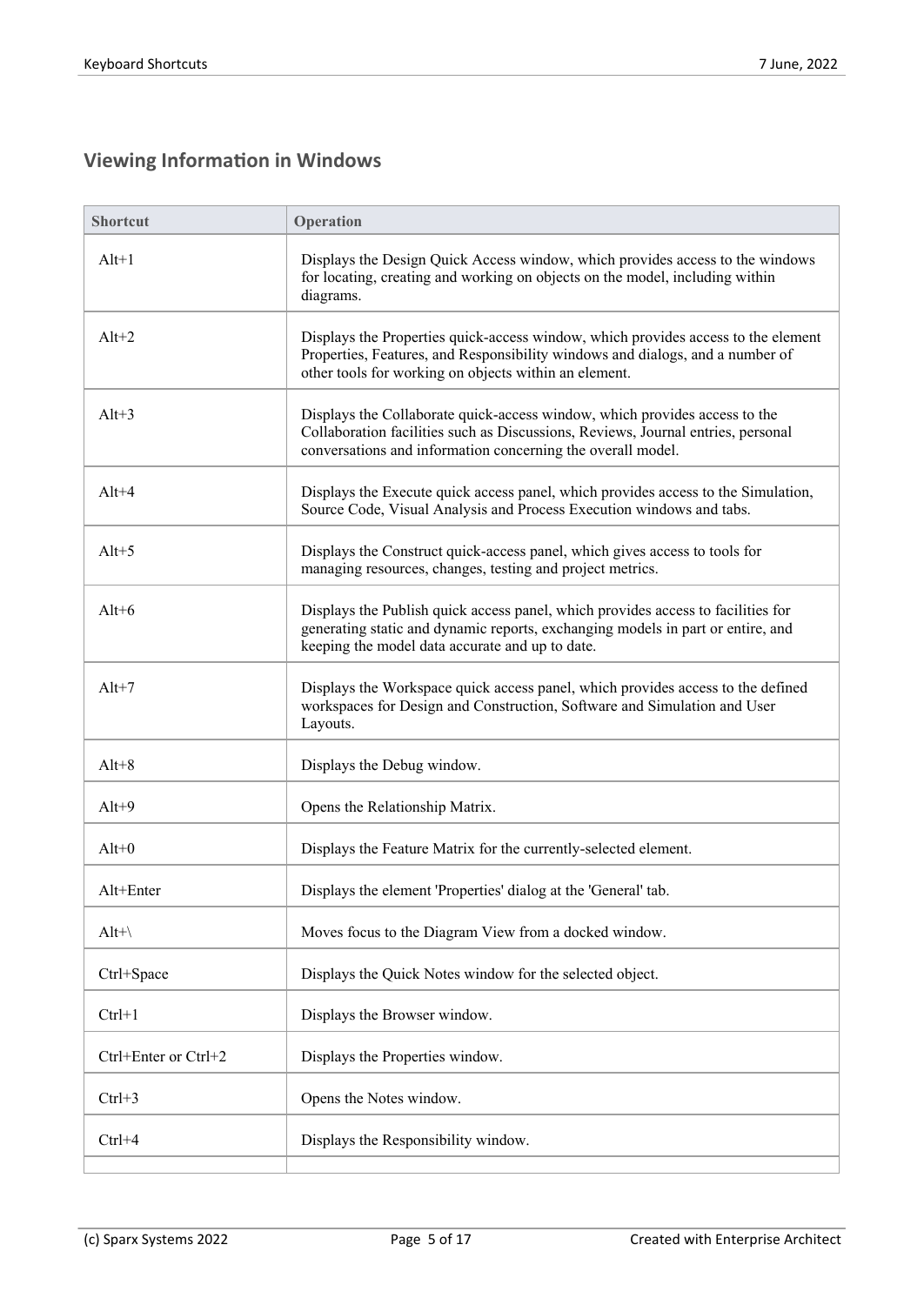| $Ctrl + 5$    | Displays the Features window (defaulted to the 'Attributes' tab).                                                                                                                                                                                   |
|---------------|-----------------------------------------------------------------------------------------------------------------------------------------------------------------------------------------------------------------------------------------------------|
| $Ctrl + 6$    | Displays the Summary window for the selected object (not for Views, Model<br>Packages, diagrams, instances or connectors).                                                                                                                          |
| $Ctrl + 7$    | Opens the Traceability window.                                                                                                                                                                                                                      |
| $Ctrl + 8$    | Displays the Maintenance window (defaulted to the 'Changes' tab).                                                                                                                                                                                   |
| $Ctrl + 9$    | Display the Discuss $\&$ Review window at the 'Discussions' tab.                                                                                                                                                                                    |
| $Ctrl + 0$    | Displays the Specification Manager view.                                                                                                                                                                                                            |
| Enter key     | In the 'Project' tab of the Browser window, displays the context menu for the object.<br>In the 'Details' tab of the Inspector window, displays the 'Properties' dialog for the<br>object, feature or property, or the equivalent 'Details' dialog. |
| $Ctrl + F4$   | Closes the current window.                                                                                                                                                                                                                          |
| Ctrl+Shift+1  | Displays the Portals window.                                                                                                                                                                                                                        |
| Ctrl+Shift+2  | Opens the element Relationships window.                                                                                                                                                                                                             |
| Ctrl+Shift+3  | Displays the Diagram Toolbox.                                                                                                                                                                                                                       |
| Ctrl+Shift+4  | Displays the Pan and Zoom window.                                                                                                                                                                                                                   |
| Ctrl+Shift+5  | Displays the Database Builder.                                                                                                                                                                                                                      |
| Ctrl+Shift+6  | Displays the Schema Composer.                                                                                                                                                                                                                       |
| Ctrl+Shift+7  | Opens the Resource Allocation window.                                                                                                                                                                                                               |
| Ctrl+Shift+8  | Opens the System Output window.                                                                                                                                                                                                                     |
| Ctrl+Shift+9  | Displays the Scripting window.                                                                                                                                                                                                                      |
| Ctrl+Shift+0  | Displays the work area full screen, and restore full screen to partitioned,<br>multi-window.                                                                                                                                                        |
| Ctrl+Shift+F4 | Auto hides the current window.                                                                                                                                                                                                                      |
| $Ctrl+Alt+R$  | Opens the Package Browser (Package Contents).                                                                                                                                                                                                       |
| Ctrl+Alt+U    | In the Browser Window, opens the Library window.                                                                                                                                                                                                    |
| F9            | Displays the Features window at the 'Attributes' tab.                                                                                                                                                                                               |
| F10           | Displays the Features window at the 'Operations' tab.                                                                                                                                                                                               |
| Shift+Enter   | Displays the special properties of certain types of object or, if there are no special<br>properties, displays the 'Properties' dialog. If used in the 'Details' tab of the                                                                         |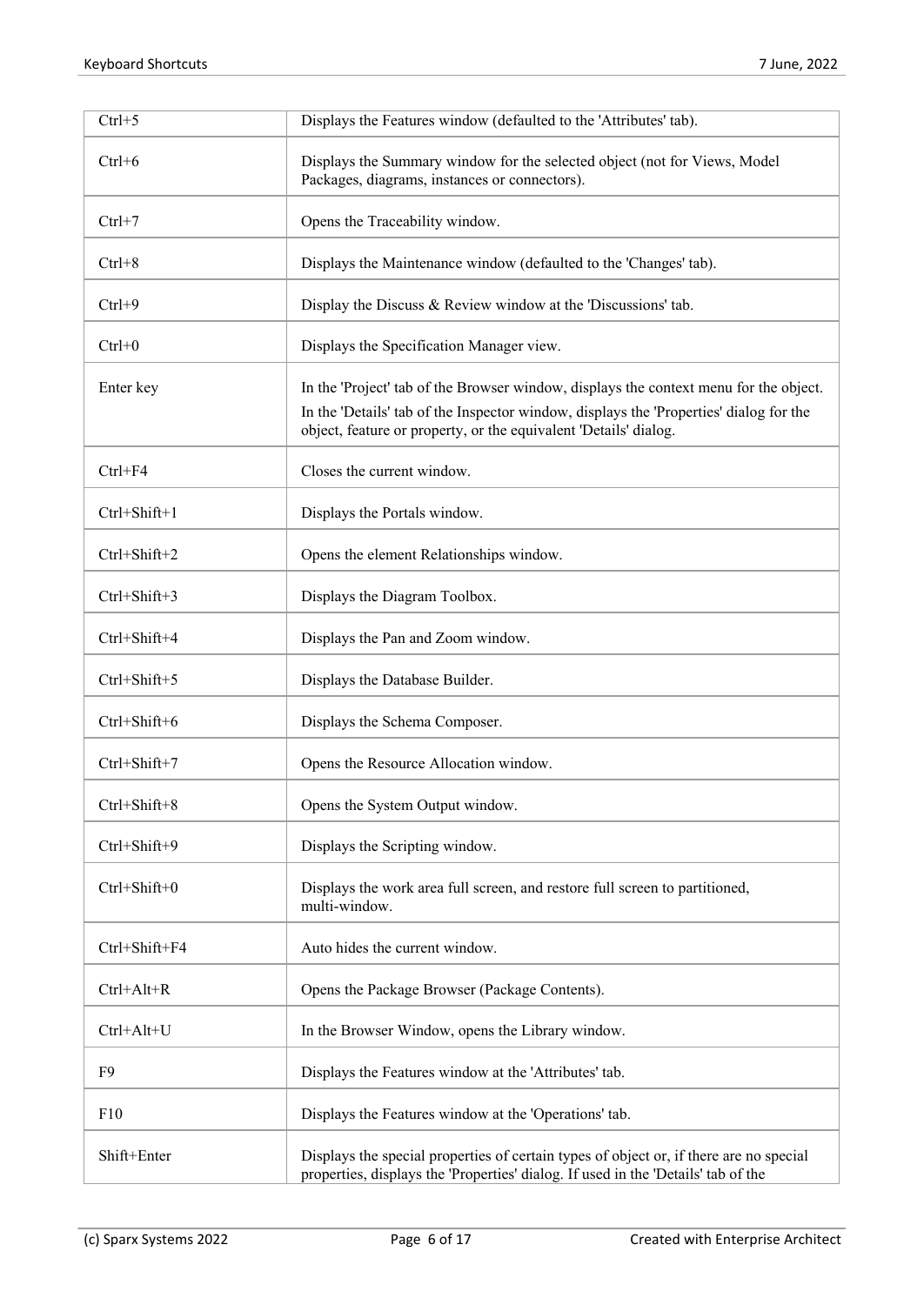#### Inspector window, the selected item is displayed in a window.

# **Generating Documentation**

| <b>Shortcut</b>     | <b>Operation</b>                                                              |
|---------------------|-------------------------------------------------------------------------------|
| F8                  | Opens the 'Generate Documentation' dialog for creating documents and reports. |
| $Shift+F8$          | Opens the 'Publish as HTML' dialog for generating a web report in HTML.       |
| $Ctrl + Shift + F8$ | Generates a 'Diagrams Only' report.                                           |

#### **Deleting Objects from the Project**

| <b>Shortcut</b>         | <b>Operation</b>                                                                                                         |
|-------------------------|--------------------------------------------------------------------------------------------------------------------------|
| $Ctrl+Delete$           | Deletes the selected element(s) from the model (from the Browser window and any<br>diagram in which the element occurs). |
| $Ctrl + Shift + Delete$ | Deletes the selected feature from the model.                                                                             |

#### **Checking Spelling**

| <b>Shortcut</b>     | <b>Operation</b>                  |
|---------------------|-----------------------------------|
| $Ctrl + Shift + F7$ | Spell checks the current Package. |
| $Ctrl + F7$         | Spell checks the model.           |

#### **Performing Code Engineering**

| <b>Shortcut</b>    | Operation                       |
|--------------------|---------------------------------|
| $Ctrl + Shift + P$ | Edit code generation templates. |
| $Alt+7$            | Open the Source Code window.    |
| $Ctrl+Alt+Y$       | Opens a source directory.       |
|                    |                                 |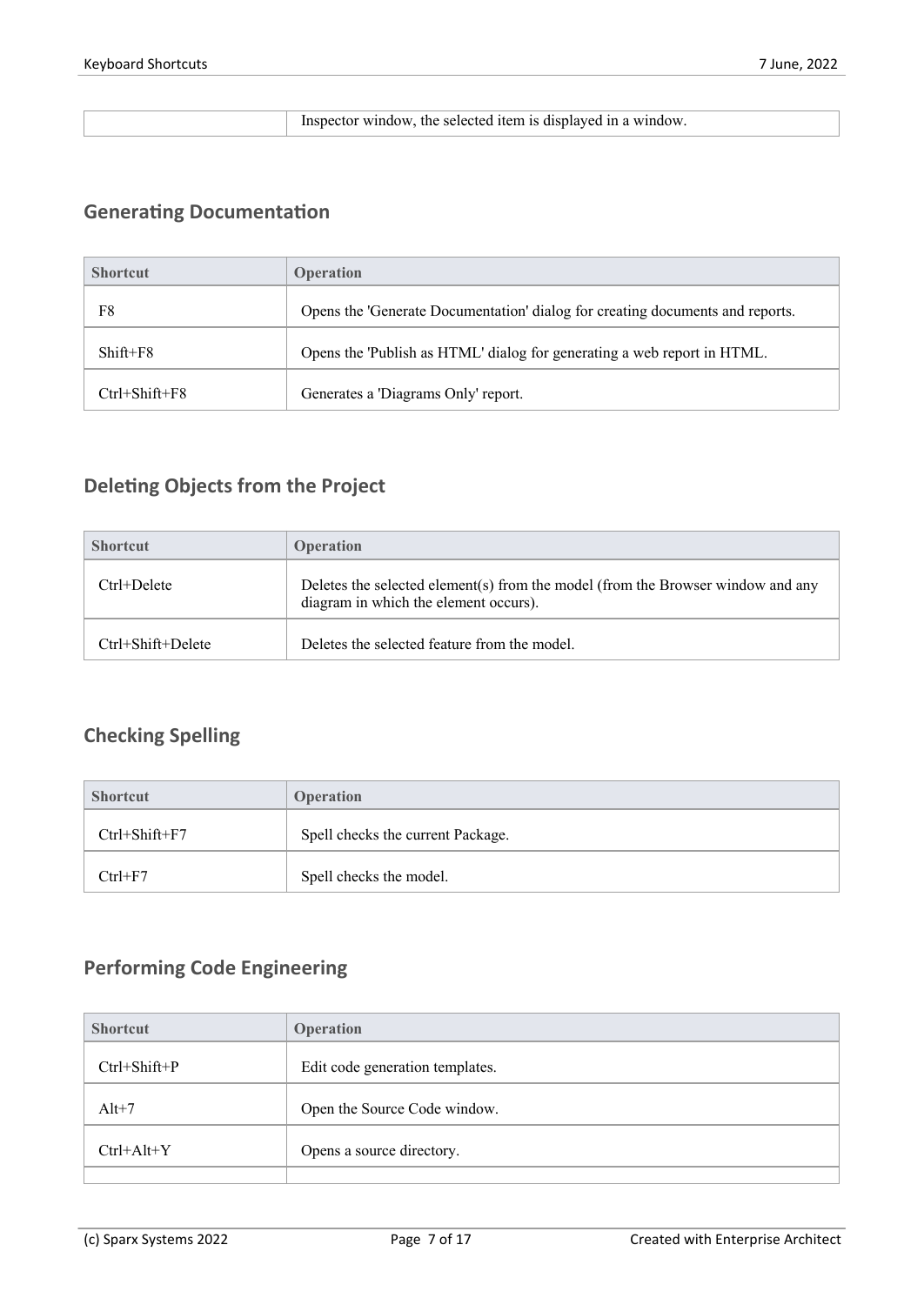| $Ctrl+Alt+O$         | Opens a source file.                                        |
|----------------------|-------------------------------------------------------------|
| Ctrl+Shift+U         | Imports a source directory.                                 |
| $Ctrl + Alt + K$     | Generates Package source code.                              |
| $Ctrl+Alt+M$         | Synchronizes Package contents.                              |
| F11                  | Generates code on a selected element.                       |
| F7                   | Synchronizes the current element.                           |
| $Shift+F11$          | Batch generates selected elements.                          |
| $Ctrl + R$           | Batch synchronizes selected elements.                       |
| $Ctrl + E$ or $F12$  | Displays source code in the code editor.                    |
| Ctrl+Alt+H           | Edit Transformation templates.                              |
| Ctrl+H or Ctrl+Alt+F | Transforms selected elements.                               |
| Ctrl+Shift+H         | Transforms the current Package                              |
| Ctrl+Shift+I         | Indents the cursor/line one tab setting in the code editor. |

#### **Exchanging Data**

| <b>Shortcut</b> | <b>Operation</b>                     |
|-----------------|--------------------------------------|
| $Ctrl+Alt+I$    | Import a Package from XML.           |
| $Ctrl+Alt+E$    | Export a Package to XML.             |
| $Ctrl+Alt+C$    | Import and export to data CSV files. |

## **Performing Visual Execution Analysis**

| <b>Shortcut</b>      | <b>Operation</b>                                          |
|----------------------|-----------------------------------------------------------|
| $Ctrl + Shift + J$   | Create a Workbench Instance of a Class.                   |
| $Shift + F12$        | Manage Analyzer Scripts on the Execution Analyzer window. |
| $Ctrl + Shift + F12$ | Create a Build Script.                                    |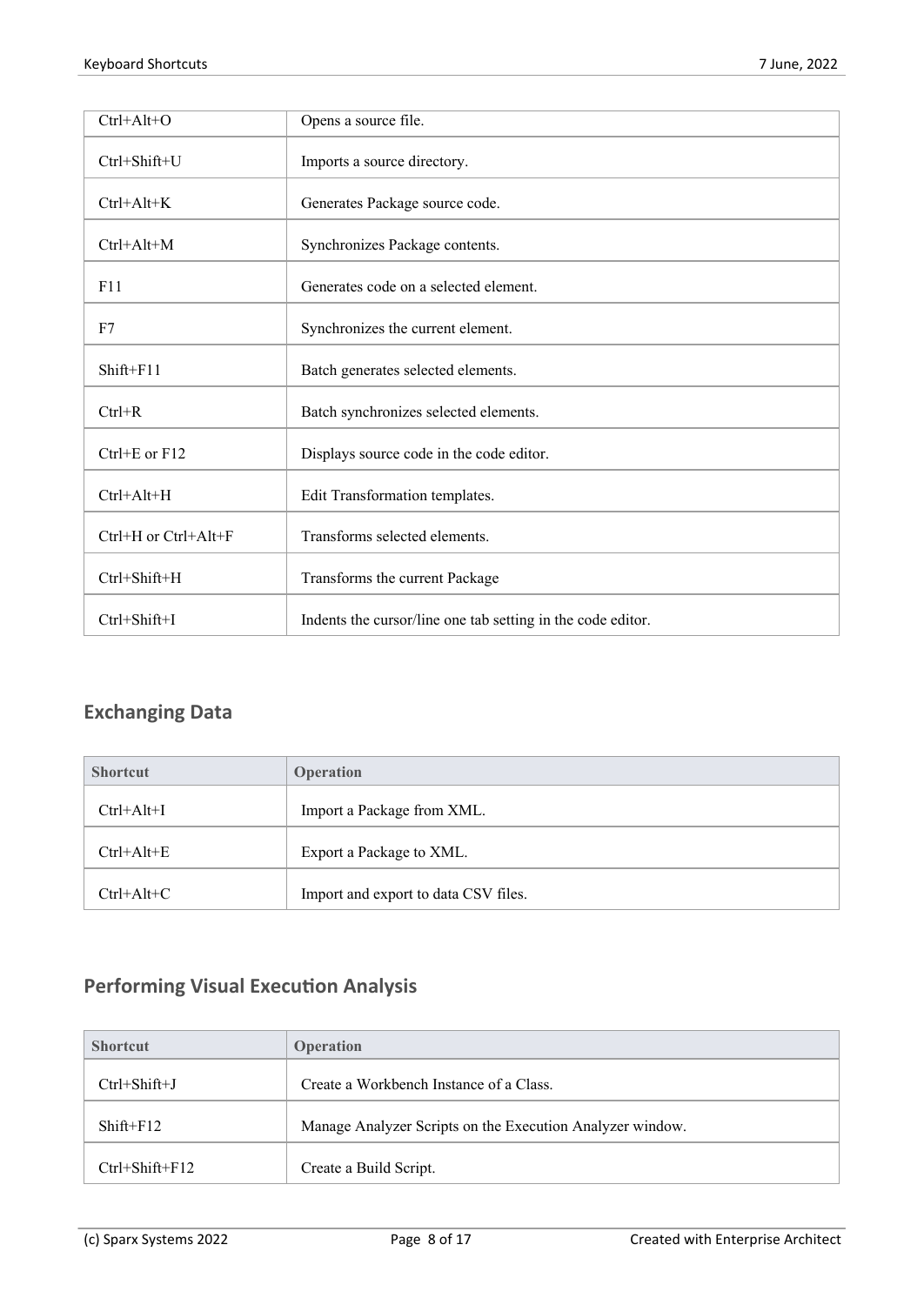| $Ctrl+Alt+N$       | Create a Run Script.         |
|--------------------|------------------------------|
| $Ctrl+Alt+T$       | Create a Test Script.        |
| Ctrl+Shift+Alt+F12 | Create a Deployment script.  |
| $Alt+8$            | Open the Debug window.       |
| F6                 | Start a Debug session.       |
| Shift+F6           | Step Into a function call.   |
| $Alt+F6$           | Step Over a function call.   |
| $Ctrl + F6$        | Step Out of a function call. |
| $Ctrl+Alt+F6$      | Stop the debug session.      |

#### **Other Operations**

| <b>Shortcut</b>            | Operation                                                                                                                                                                                                                              |
|----------------------------|----------------------------------------------------------------------------------------------------------------------------------------------------------------------------------------------------------------------------------------|
| Shift+F9                   | Check project data integrity.                                                                                                                                                                                                          |
| $Ctrl+Alt+B$               | Manage Baselines.                                                                                                                                                                                                                      |
| $Ctrl+Alt+D$               | Create a Linked Document on an element.                                                                                                                                                                                                |
| $Ctrl+Alt+P$               | Configure Package Control.                                                                                                                                                                                                             |
| $Ctrl+Alt+V$               | Validate the current Package.                                                                                                                                                                                                          |
| $Ctrl + Shift +$           | Switches focus to the active view from any window. For example, if you are<br>reviewing something in the Specification Manager and open a dialog on an item,<br>using this key combination returns focus to the Specification Manager. |
| Ctrl+Shift+B               | Manage structural (embedded) elements.                                                                                                                                                                                                 |
| $Ctrl + Shift + E$ or $F4$ | Configure an element's default appearance.                                                                                                                                                                                             |
| Ctrl+Shift+L               | Open a 'Lock <item>' dialog for the selected Package, diagram or element.</item>                                                                                                                                                       |
| $Ctrl + Shift + O$         | Override inherited features.                                                                                                                                                                                                           |
| Ctrl+Shift+W               | Select an alternative image for an element.                                                                                                                                                                                            |
| Ctrl+Shift+Y               | Specify which element features are visible on a diagram.                                                                                                                                                                               |
|                            |                                                                                                                                                                                                                                        |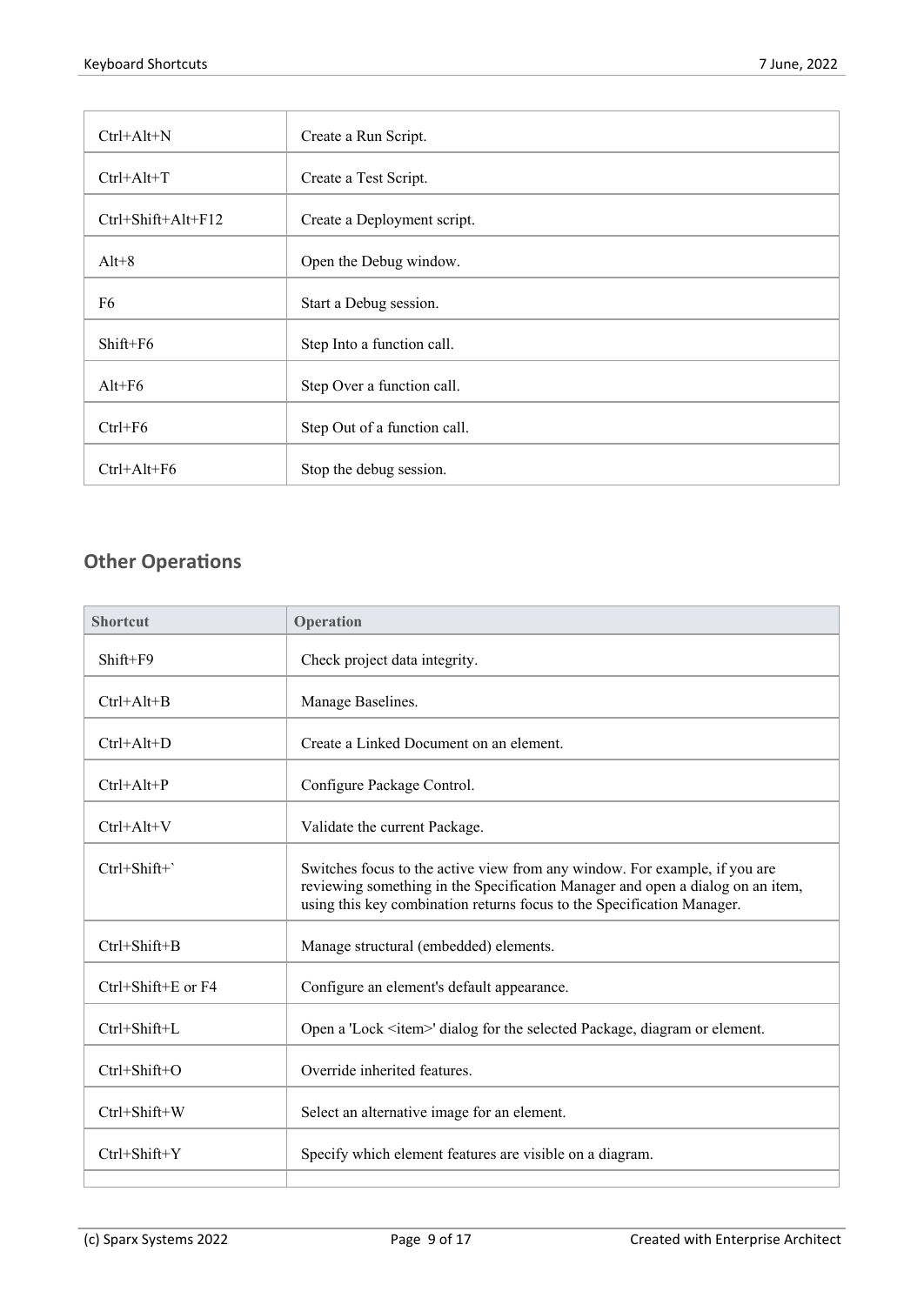| $Ctrl + F9$    | Configure system options.                                                                                                                                    |
|----------------|--------------------------------------------------------------------------------------------------------------------------------------------------------------|
| $Ctrl+I$       | Set an element's parent or implement interface(s).                                                                                                           |
| $Ctrl+J$       | Set cross references to other elements and diagrams.                                                                                                         |
| $Ctrl+L$       | Locate and set the classifier for an object. Also loads a controlled Package from its<br>XML file.                                                           |
| $Ctrl + S$     | Saves changes, mainly in diagrams, but also saves a controlled Package to its XML<br>file and saves and reverse engineers a generated code file to the model |
| $Ctrl + Z$     | Reverses changes to the content of diagrams, Notes, documents and templates.                                                                                 |
| F <sub>2</sub> | Edit the selected property value.                                                                                                                            |
| F <sub>5</sub> | Refresh the selected Package in the Browser window.                                                                                                          |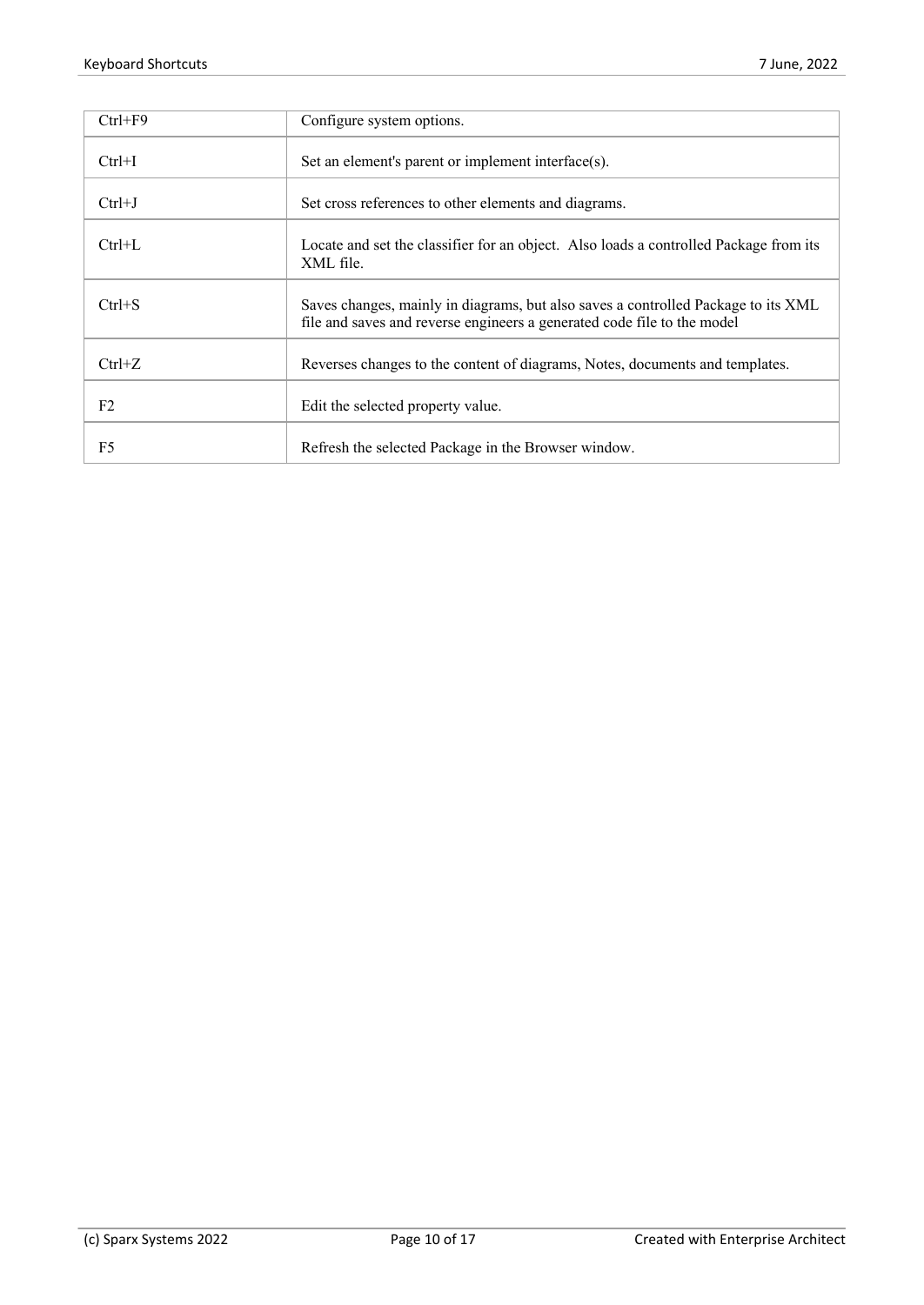# **Keyboard-Mouse Shortcuts**

When you work on an aspect of your model within a diagram, there are a number of operations you can perform quickly using a combination of keyboard keys and the computer mouse.

## **Keyboard/mouse combinations**

| <b>Action</b>                                                                                                       | <b>Shortcut</b>                                                             |
|---------------------------------------------------------------------------------------------------------------------|-----------------------------------------------------------------------------|
| Create an element of the<br>same type as was last<br>created on the diagram.                                        | Ctrl+click                                                                  |
| Make a duplicate of an<br>existing diagram element.                                                                 | Ctrl+Shift+hold left mouse button and drag to a new location on the diagram |
| Display the element<br>'Properties' dialog for the<br>element shown in the<br>scenario 'Context<br>References' tab. | Ctrl+click                                                                  |
| Select a number of<br>individual objects for an<br>operation.                                                       | Ctrl+click each object                                                      |
| Select a range of objects<br>for an operation.                                                                      | Shift+click on the first and last object in the range                       |
| Move the selected elements<br>along the horizontal axis or<br>vertical axis.                                        | Shift+hold left mouse button and drag                                       |
| Create a bend in and<br>change the direction of the<br>connector line.                                              | Shift+hold left mouse button and drag                                       |
| Add or remove a<br>bend-point from a<br>connector.                                                                  | Ctrl+click or Shift+click on the connector at the point to add or remove    |
| Move elements in a section<br>of the diagram ('Sweeper')<br>in any direction, including<br>diagonally.              | Alt+hold left mouse button and drag                                         |
| Zoom in to or zoom out of<br>the diagram.                                                                           | Ctrl+ mouse scroll wheel                                                    |
| Scroll the diagram<br>horizontally.                                                                                 | Shift+mouse scroll wheel                                                    |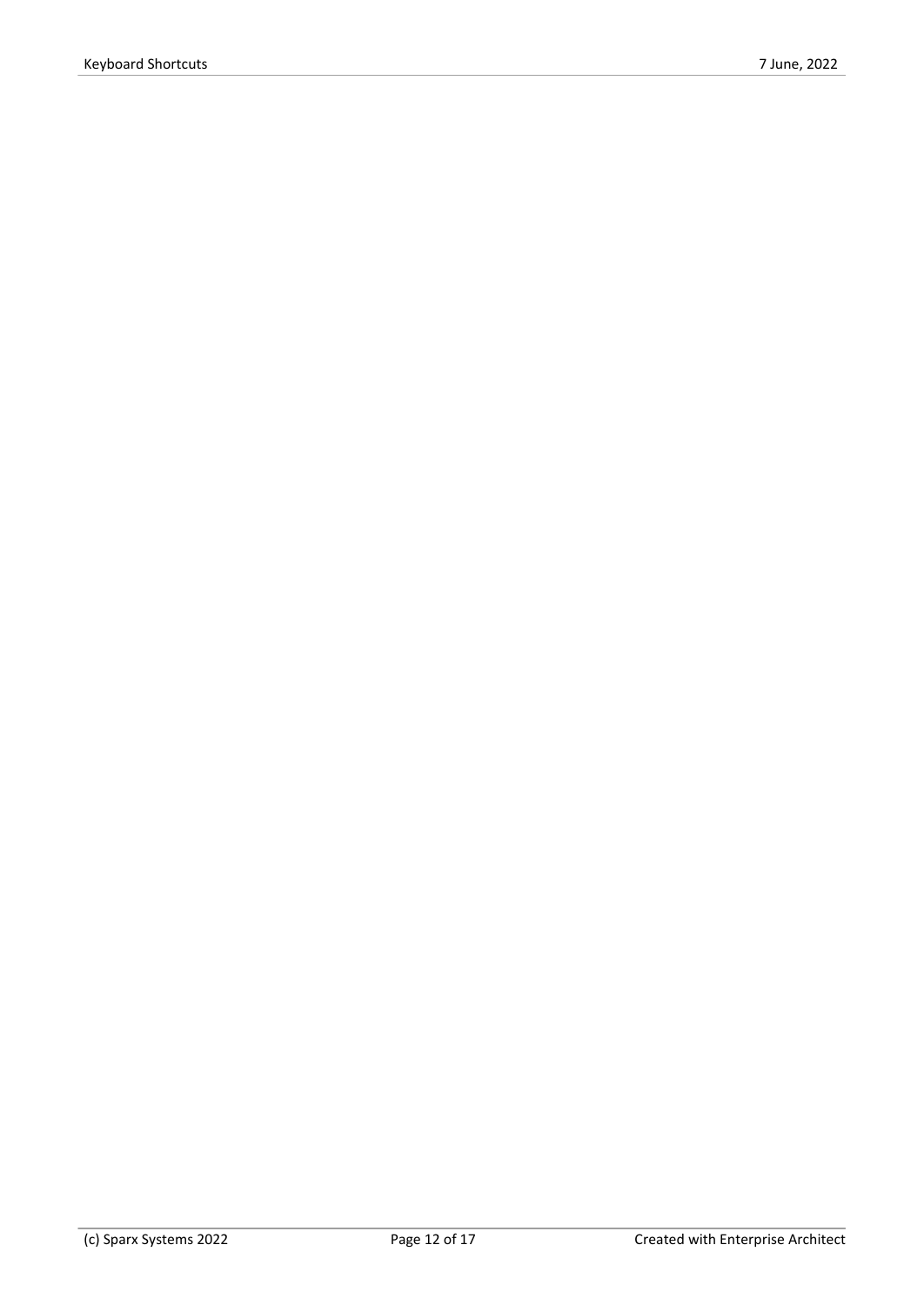# **Diagram Shortcuts**

When you have a diagram open, you can use a set of single or combination keyboard keys to move between, select and operate on the elements and connectors within the diagram.

#### **Selecting and Marking Elements**

| <b>Quick Key</b>                                | Operation                                                                                                                                                                                                                                                                     |
|-------------------------------------------------|-------------------------------------------------------------------------------------------------------------------------------------------------------------------------------------------------------------------------------------------------------------------------------|
| Enter, comma (,) or period<br>$\left( .\right)$ | When no element is currently selected, select the element nearest the top left corner<br>of the diagram or of the section of diagram in view.                                                                                                                                 |
| . (period)                                      | When an element is selected, change selection to the nearest child element closest<br>to the top left of the selected parent element, on the diagram.                                                                                                                         |
| , (command)                                     | When an element is selected, change selection to the parent element of the selected<br>child element, on the diagram                                                                                                                                                          |
| Arrow keys                                      | Select the next element on the diagram above, below, to the left or to the right of<br>the current element; when moving left or right, the selection tends to be upwards<br>rather than downwards.                                                                            |
| S                                               | Keep an element selected as you move to another element (using the keyboard<br>arrow keys), so that you can select multiple elements using the keyboard.                                                                                                                      |
| $Q, F$ (element name) or $F2$<br>(property)     | If no element property is selected, highlight the element name for in-place editing.<br>If you have selected an element property, enable it for in-place editing.                                                                                                             |
| F                                               | Select the first editable feature of the item in focus.<br>This is generally the element name but if you select a Tagged Value that has<br>multiple system-defined values (such as the SearchName tag) you can cycle<br>through the list of values to obtain the correct one. |
| Shift+Space                                     | Bookmark the current element with a red marker.                                                                                                                                                                                                                               |
|                                                 | Toggle selection between the current (source) element and its connector.                                                                                                                                                                                                      |

#### **Inserting Objects, and Cutting and Pasting**

| <b>Ouick Key</b>           | <b>Operation</b>                                                                                                                                                                             |
|----------------------------|----------------------------------------------------------------------------------------------------------------------------------------------------------------------------------------------|
| $Ctrl+V$ or $Shift+Insert$ | Paste element(s) from the clipboard as links to the original element(s). The 'Paste<br><element name="">' dialog displays; simply click on the OK button to paste the<br/>element.</element> |
| $Ctrl + Shift + V$         | Paste a diagram element as a duplicate copy of the original element. The 'Paste as<br>New' dialog displays.                                                                                  |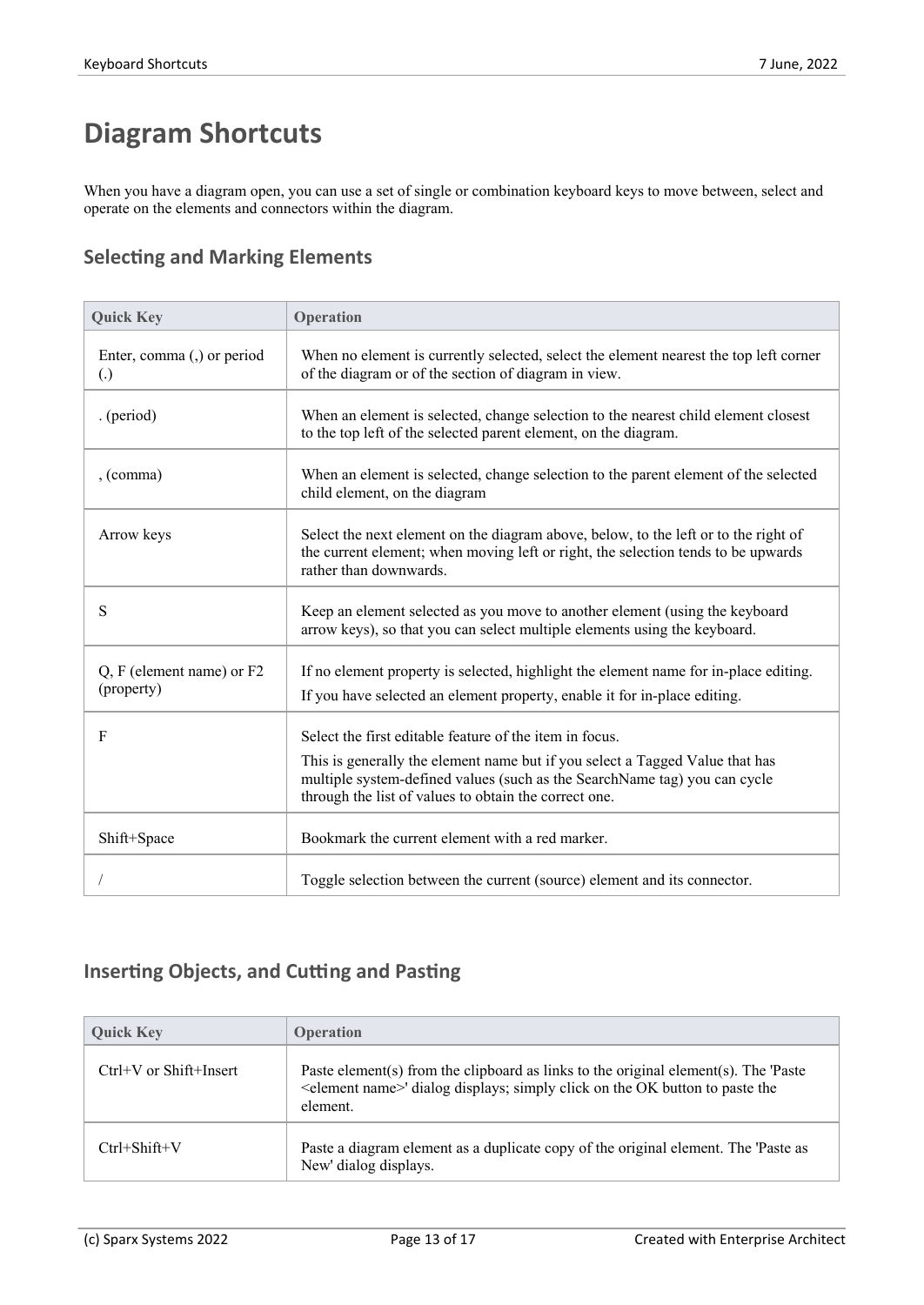| Insert or Spacebar      | Displays the 'Toolbox Shortcut' menu, from which you can select to create and add<br>an element of one of a wide range of types. |
|-------------------------|----------------------------------------------------------------------------------------------------------------------------------|
| $Ctrl + Shift + Insert$ | Paste an element into the diagram as a metafile image held on the clipboard.                                                     |
| F3                      | Create a new connector of the same type as the last.                                                                             |
| W                       | Add a way-point to the current connector. (This does not act on every line style.)                                               |
| Ctrl+Shift+I            | Hide or show selected connectors.                                                                                                |

#### **Positioning Elements**

| <b>Quick Key</b> | Operation                                                                                                                                       |
|------------------|-------------------------------------------------------------------------------------------------------------------------------------------------|
| Alt              | Press or tap this key when moving a child element in its parent element on the<br>diagram, to toggle between:                                   |
|                  | Confining the child element to the parent and<br>٠                                                                                              |
|                  | Allowing the child element to be dragged outside the borders of the parent<br>$\bullet$<br>element, thus breaking the child-parent relationship |
|                  | Under Linux or Windows VM, do not <i>hold</i> the Alt key down, as this is linked to<br>other behaviors.                                        |
| $Alt+Z$          | Automatically size selected elements.                                                                                                           |
| $Alt+$           | Space elements evenly, horizontally.                                                                                                            |
| $Alt ==$         | Space elements evenly, vertically.                                                                                                              |
| Shift+arrow keys | Move elements by small increments.                                                                                                              |
| Ctrl+arrow keys  | Resize a selected element by small increments.                                                                                                  |
| $Ctrl+Alt+Down$  | Align the bottom edges of selected elements.                                                                                                    |
| $Ctrl+Alt+Up$    | Align the top edges of selected elements.                                                                                                       |
| Ctrl+Alt+Left    | Align the left boundaries of selected elements.                                                                                                 |
| Ctrl+Alt+Right   | Align the right boundaries of selected elements.                                                                                                |

## **Saving and Undoing Changes**

| <b>Quick Key</b> | <b>Operation</b> |
|------------------|------------------|
|                  |                  |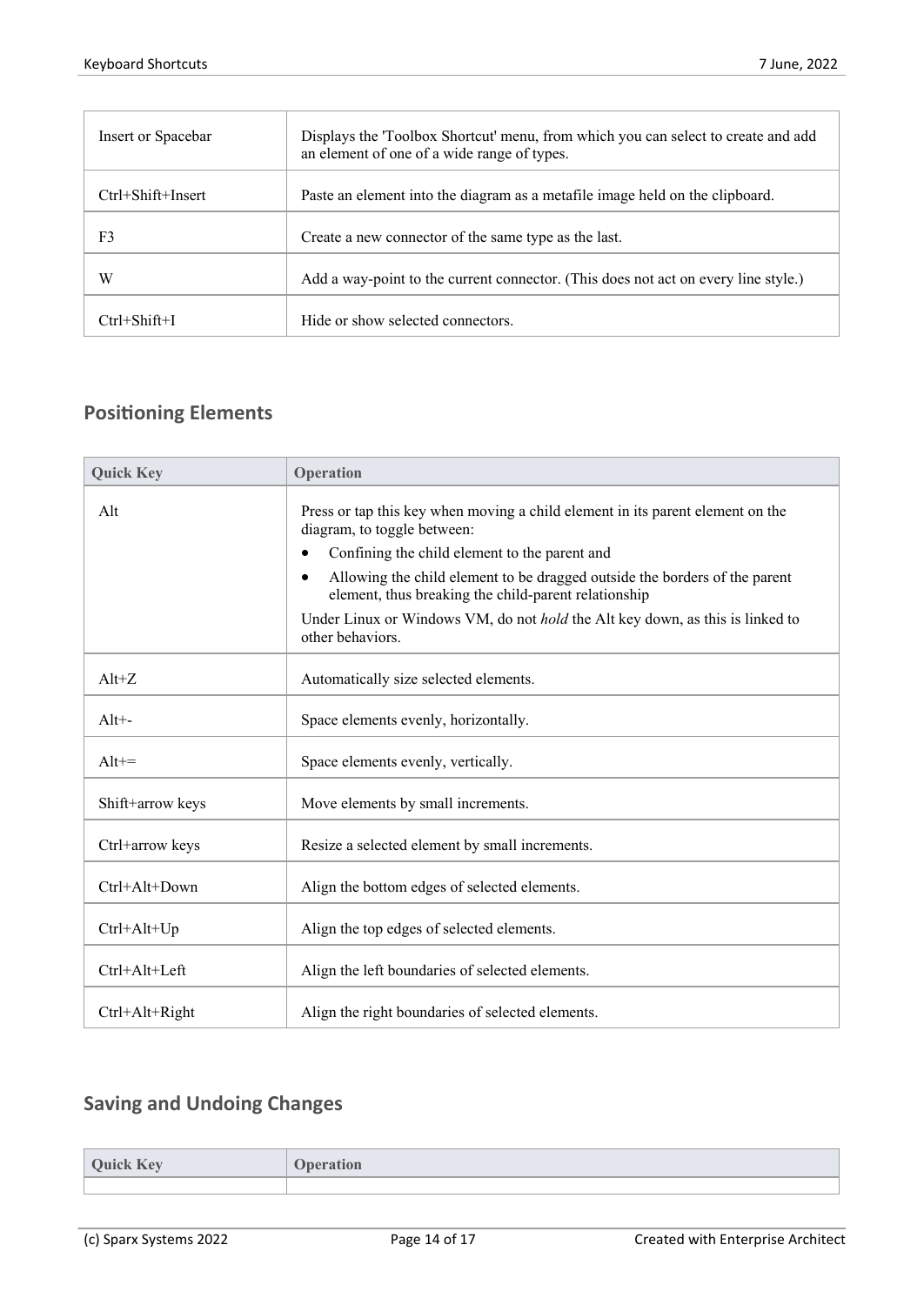| $Ctrl+Z$   | Undo a change.                  |
|------------|---------------------------------|
| $Ctrl+Y$   | Redo an undone change.          |
| $Ctrl + S$ | Save changes to a diagram.      |
| $Ctrl+T$   | Save an image to file.          |
| $Ctrl + B$ | Save an image to the clipboard. |

#### **Deletions**

| <b>Ouick Key</b>     | <b>Operation</b>                                                               |
|----------------------|--------------------------------------------------------------------------------|
| Delete key or Ctrl+D | Delete selected element(s) in a diagram, but not from the model.               |
| Ctrl+Delete          | Delete selected element(s) in the diagram from the diagram and from the model. |

## **Displaying Details in Other Windows**

| <b>Quick Key</b> | Operation                                                                                 |
|------------------|-------------------------------------------------------------------------------------------|
| N                | Open and/or shift focus to the Notes window.                                              |
| P                | Open and/or shift focus to the Properties window.                                         |
| R                | Open and/or shift focus to the Relationships window.                                      |
| Е                | Display the Responsibility window                                                         |
| V                | Display the Properties window                                                             |
| Z                | If the Inline Specification Manager window is open, set focus to that window.             |
| $\Omega$         | When you have selected an operation, open the Features window at the 'Operations'<br>tab. |
| A                | When you have selected an attribute, open the Features window at the 'Attributes'<br>tab. |
| G                | Display the 'Generate Code' dialog for the selected element, to generate code from<br>it. |
| Y                | Synchronize the code generated from the selected element with the element content.        |
|                  |                                                                                           |